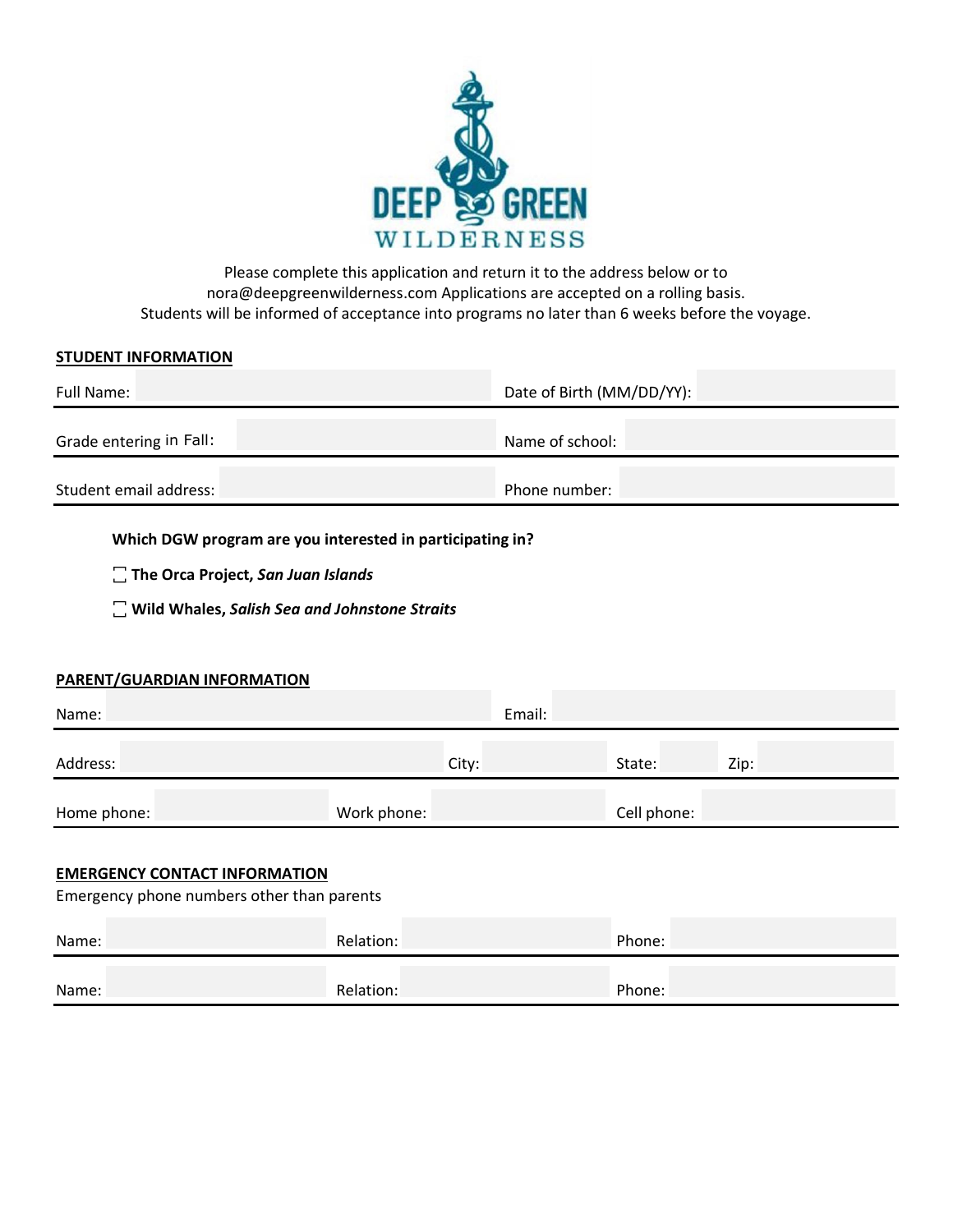# **PLEASE PROVIDE RESPONSES TO THE FOLLOWING:**

Introduction: Take a few paragraphs to introduce yourself. What are your interests? How do you like to spend your time? Let us know what kind of cool person we will get to sail with next summer.

# **In addition please provide an answer of at least one paragraph per question below.**

1. Life onboard a sailing ship can present many challenges and requires full participation to provide a positive community experience. Describe an asset you would bring to life onboard Orion. How has this asset helped you to meet challenges and provide a positive community experience in your life?

2. A major portion of the Deep Green Wilderness program is working on individual science or arts projects. State a research question or art project you are curious to explore during your time onboard. Why does your topic interest you? You will be able to choose a different question for your project.

3. Detail your reasons for wanting to join the crew this summer. What skills, life experiences or educational goals are you hoping to achieve through the program?